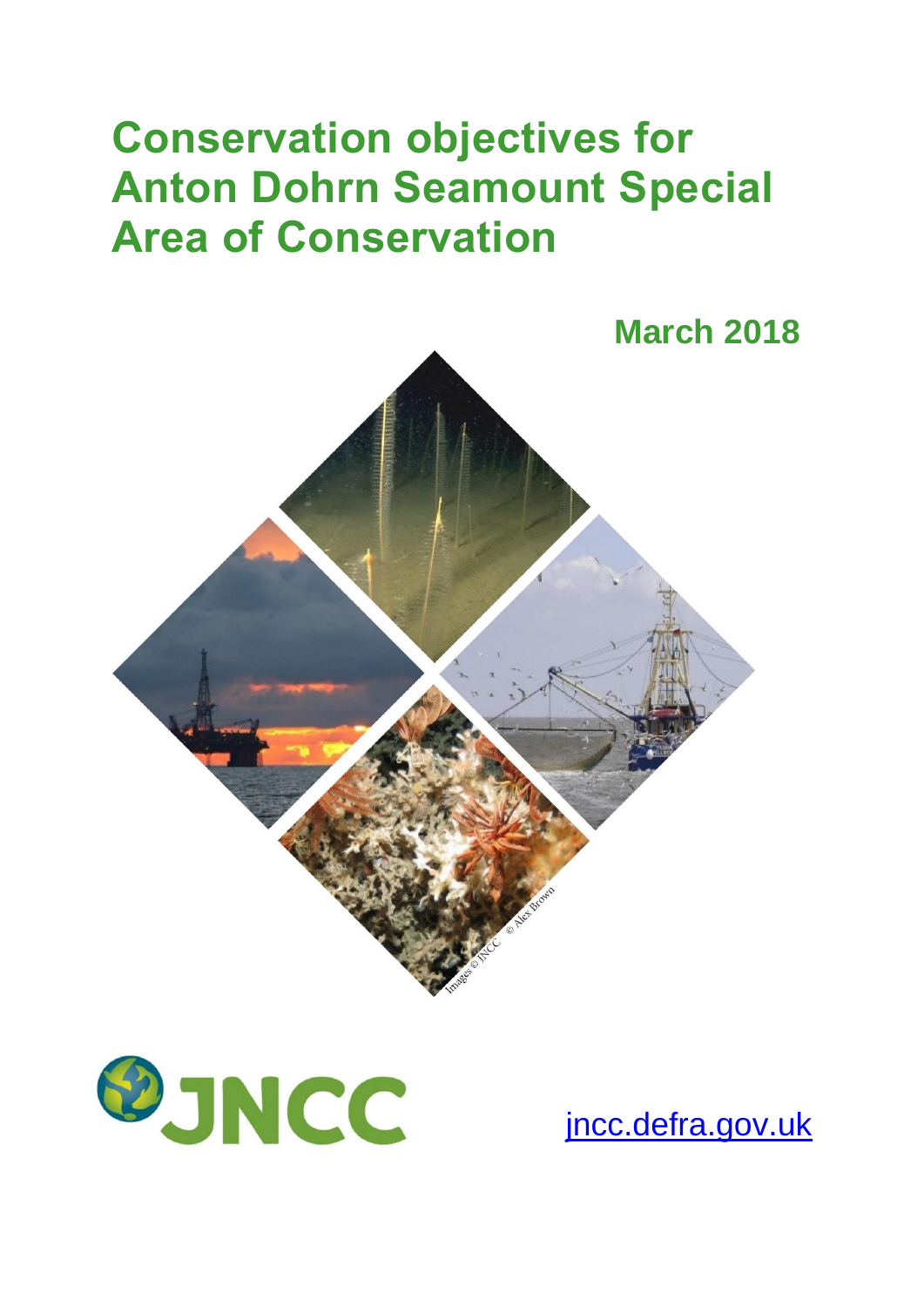## **What the conservation advice package includes**

The information provided in this document sets out the site's conservation objectives. This forms part of JNCC's formal conservation advice package for the site and must be read in conjunction with all parts of the package as listed below:

- [Background](http://jncc.defra.gov.uk/pdf/AntonDohrn_Background_V1.0.pdf) Document explaining where to find the advice package, JNCC's role in the provision of conservation advice, how the advice has been prepared, when to refer to it and how to apply it;
- Conservation Objectives setting out the broad ecological aims for the site (this document);
- [Statements](http://jncc.defra.gov.uk/pdf/AntonDohrn_ConservationStatements_V1.0.pdf) on:
	- o the site's qualifying feature condition;
	- o conservation benefits that the site can provide; and
	- $\circ$  conservation measures needed to support achievement of the conservation objectives set for the site.
- [Supplementary Advice on Conservation Objectives](http://jncc.defra.gov.uk/pdf/AntonDohrn_SACO_V1.0.pdf) (SACO) providing more detailed and site-specific information on the conservation objectives; and
- [Advice on Operations](http://jncc.defra.gov.uk/docs/AntonDohrn_AdviceOnOperations_V1.0.xlsx) providing information on those human activities that, if taking place within or near the site, can impact it and present a risk to the achievement of the conservation objectives.

The most up-to-date conservation advice for this site can be downloaded from the conservation advice tab in the [Site Information Centre](http://jncc.defra.gov.uk/page-6527) (SIC) accessible on JNCC's website.

JNCC provide supplementary advice on the conservation objectives in the SACO document (see link in the box above). The SACO is essential reading to support interpretation of these conservation objectives set out below.